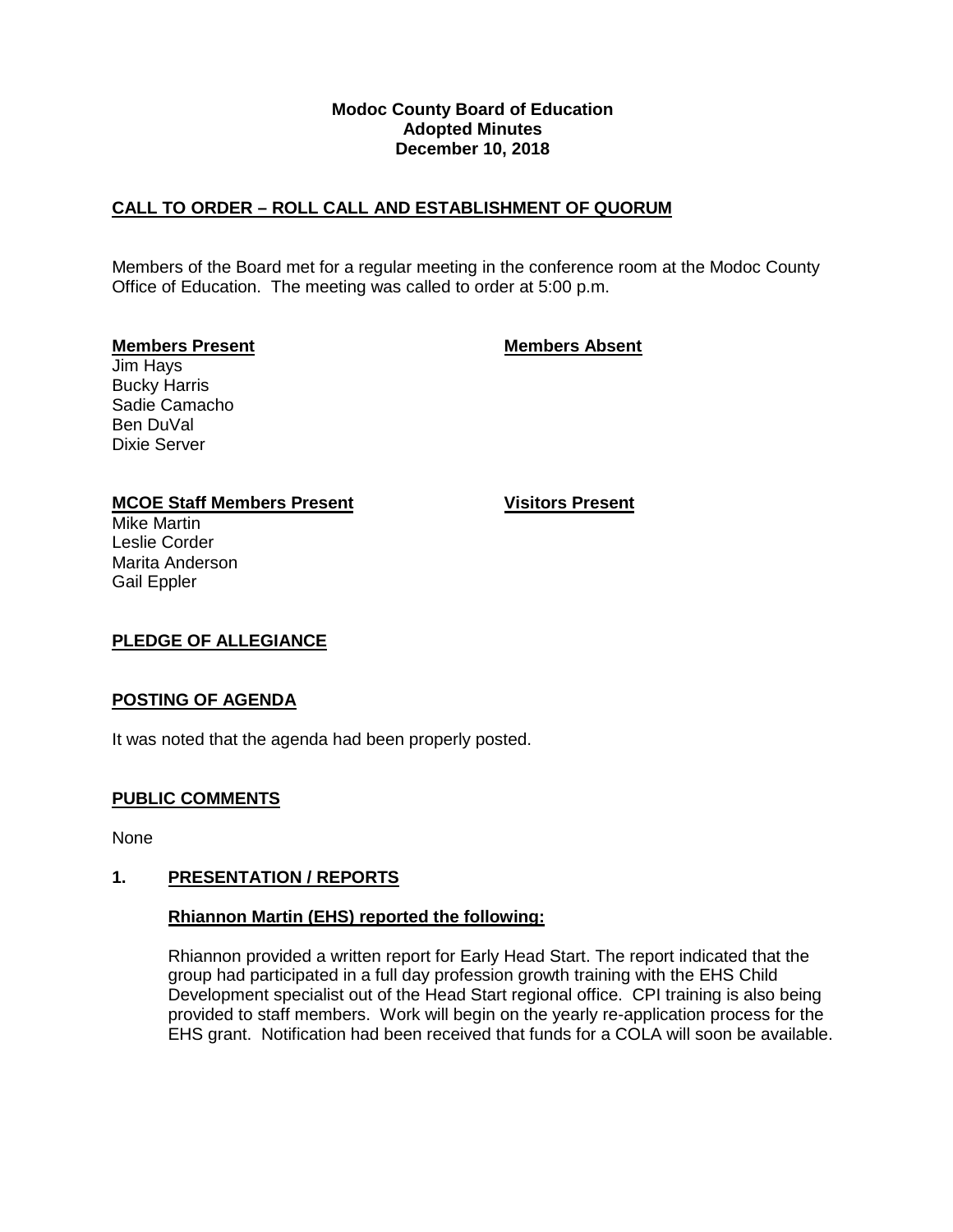# **Mike Martin reported the following:**

Notification had been received indicating that Modoc Joint Unified School District is eligible for differentiated assistance. The appropriate formal notification has been forwarded to the district as required. Mike indicated that preparations have been formulated to step in and begin working with the district however, further discussion and preparation will continue. The team working with the district will include: Misti Norby, Krissy Hess, Liza Butler, and Leslie Corder. Additional information will be provided as the County Office moves along in the process.

He, Misti and Gail will be attending a Region II Superintendents' / Geographic Lead meeting in Tehama County on the  $13<sup>th</sup>$ . It was pointed out that this is the first formal meeting of the group, and the rollout of work to be completed in each county will be discussed.

## **2. CONSENT AGENDA ITEMS**

• Minutes – November 13, 2018

A motion was made by Sadie Camacho, seconded by Ben DuVal and carried that the consent agenda be approved as presented. (Ayes: Hays, Camacho, DuVal, Harris; Abstain: Server)

## **3. INFORMATION / NO ACTION**

## **3.1 Sunshine Initial Proposal by CSEA High Desert #531, dated November 15, 2018**

Copies of the Initial Proposal by CSEA High Desert #531 were included in the agenda packet. Mike explained that the initial proposal conflicts with the current Collective Bargaining Agreement and included openers that the group is not able to open. It is anticipated that negotiations will begin in January and the conflict will be resolved.

## **4. ACTION**

## **4.1 Seating of Board Members (Sadie Camacho, Ben DuVal, Dixie Server**

The Oath of Office was administered to those board members who were reelected in the November 2018 election; Sadie Camacho, Ben DuVal, and Dixie Server. Each will serve a 4-year term of office and will act in the same capacity for the County Committee on School District Organization.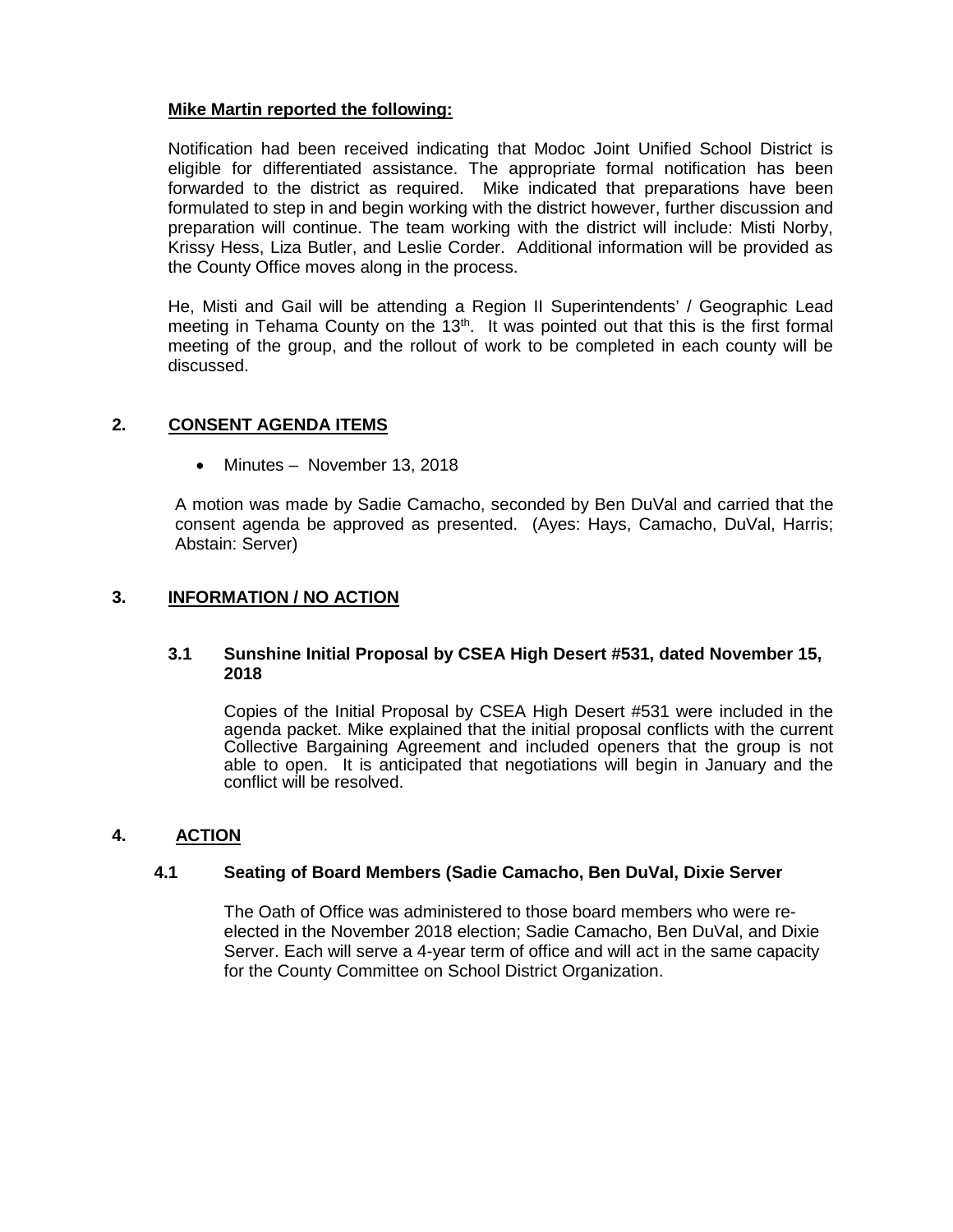### **4.2 Reorganization of Board Election of Officers: Modoc County Board of Education County Committee on School District Organization**

The gavel was relinquished to Mike Martin who opened and accepted nominations for the position of president of the board. Bucky Harris nominated Jim Hays for the office of president. There being no other nominations, the nominations were closed. A motion was made by Sadie Camacho, seconded by Ben DuVal and carried that Jim Hays be elected for this position. (Ayes: Camacho, DuVal, Harris, Hays, Server)

Jim Hays accepted nominations for the office of vice president of the board. Dixie Server nominated Bucky Harris for the office of vice president. There being no other nominations, the nominations were closed, and a motion was made by Ben DuVal, seconded by Dixie Server and carried that Bucky Harris be elected for this position. (Ayes: Camacho, DuVal, Harris, Hays, Server)

The Modoc County Board of Education and its officers also act, in the same capacity for the County Committee on School District Organization.

## **4.3 Appointment of Authorized Agents for 2019 / Resolution #18-08: Mike Martin, Misti Norby, Marian Hall, Tim Hoff, and Leslie Corder**

A motion was made by Bucky Harris, seconded by Ben DuVal and carried that Resolution #18-08 appointing Mike Martin, Misti Norby, Marian Hall, Tim Hoff, and Leslie Corder as authorized agents for the Modoc County Office of Education for the 2019 year be approved as presented. This authorization enables these persons to sign various forms and reports on behalf of MCOE. This motion carried with a vote of 5-0 (Ayes: Hays, Camacho, DuVal, Harris, Server)

## **4.4 Board Meeting Dates and Times 2019**

Following explanation, a motion was made by Ben DuVal, seconded by Bucky Harris carried that the board meeting dates for 2019 be approved as presented. (Ayes: Hays, Camacho, DuVal, Harris, Server) (Calendar on file)

# **4.5 Approval – First Interim Budget Report**

Following presentation by Leslie Corder, a motion was made by Sadie Camacho, seconded by Ben DuVal and carried that a positive certification be granted and the First Interim Budget report be accepted and approved as presented. (Ayes: Hays, Camacho, DuVal, Harris, Server). (Copy on file)